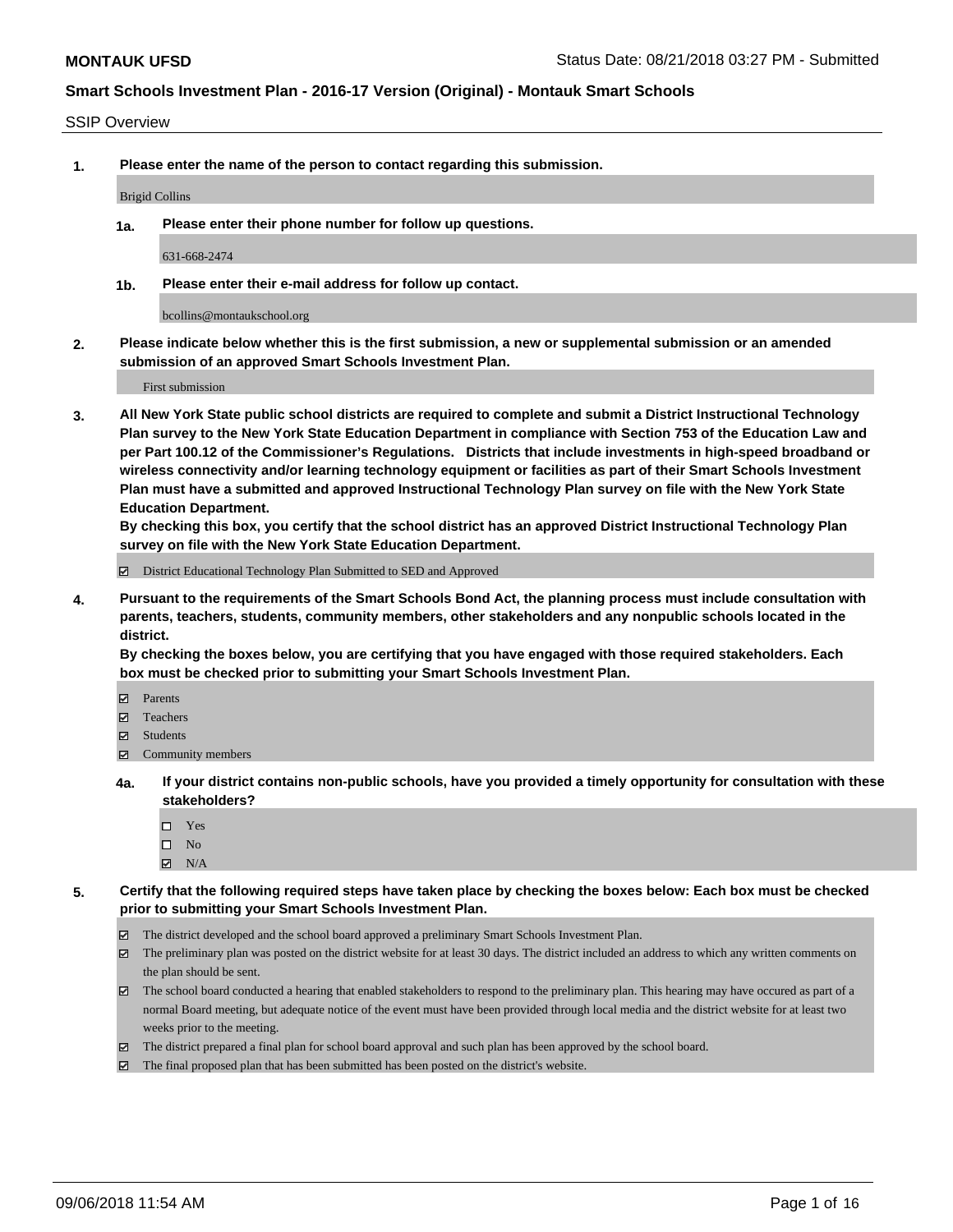SSIP Overview

**5a. Please upload the proposed Smart Schools Investment Plan (SSIP) that was posted on the district's website, along with any supporting materials. Note that this should be different than your recently submitted Educational Technology Survey. The Final SSIP, as approved by the School Board, should also be posted on the website and remain there during the course of the projects contained therein.**

Smart Schools Bond Act.pdf

**5b. Enter the webpage address where the final Smart Schools Investment Plan is posted. The Plan should remain posted for the life of the included projects.**

http://www.montaukschool.org/files/\_gPBNn\_/dc8699c0f285e9ee3745a49013852ec4/Smart\_Schools\_Plan\_MPS.pdf

**6. Please enter an estimate of the total number of students and staff that will benefit from this Smart Schools Investment Plan based on the cumulative projects submitted to date.**

350

**7. An LEA/School District may partner with one or more other LEA/School Districts to form a consortium to pool Smart Schools Bond Act funds for a project that meets all other Smart School Bond Act requirements. Each school district participating in the consortium will need to file an approved Smart Schools Investment Plan for the project and submit a signed Memorandum of Understanding that sets forth the details of the consortium including the roles of each respective district.**

 $\Box$  The district plans to participate in a consortium to partner with other school district(s) to implement a Smart Schools project.

### **8. Please enter the name and 6-digit SED Code for each LEA/School District participating in the Consortium.**

| <b>Partner LEA/District</b> | <b>ISED BEDS Code</b> |
|-----------------------------|-----------------------|
| (No Response)               | (No Response)         |

### **9. Please upload a signed Memorandum of Understanding with all of the participating Consortium partners.**

(No Response)

**10. Your district's Smart Schools Bond Act Allocation is:**

\$89,032

**11. Enter the budget sub-allocations by category that you are submitting for approval at this time. If you are not budgeting SSBA funds for a category, please enter 0 (zero.) If the value entered is \$0, you will not be required to complete that survey question.**

|                                       | Sub-<br>Allocations |
|---------------------------------------|---------------------|
| <b>School Connectivity</b>            | $\overline{0}$      |
| Connectivity Projects for Communities | $\Omega$            |
| <b>Classroom Technology</b>           | 89,032              |
| Pre-Kindergarten Classrooms           | $\mathbf 0$         |
| Replace Transportable Classrooms      | $\Omega$            |
| High-Tech Security Features           | $\overline{0}$      |
| Totals:                               | 89,032              |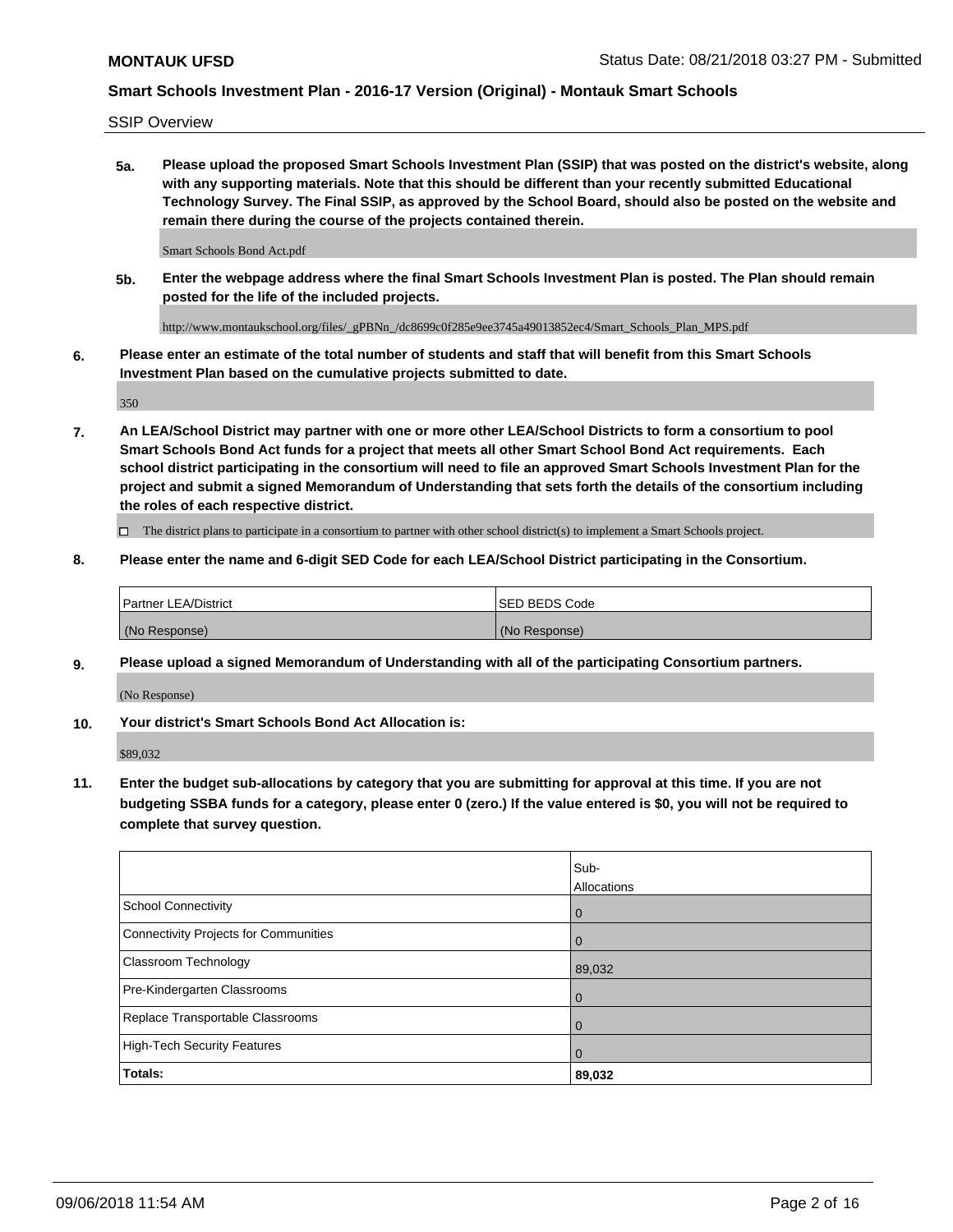School Connectivity

- **1. In order for students and faculty to receive the maximum benefit from the technology made available under the Smart Schools Bond Act, their school buildings must possess sufficient connectivity infrastructure to ensure that devices can be used during the school day. Smart Schools Investment Plans must demonstrate that:**
	- **• sufficient infrastructure that meets the Federal Communications Commission's 100 Mbps per 1,000 students standard currently exists in the buildings where new devices will be deployed, or**
	- **• is a planned use of a portion of Smart Schools Bond Act funds, or**
	- **• is under development through another funding source.**

**Smart Schools Bond Act funds used for technology infrastructure or classroom technology investments must increase the number of school buildings that meet or exceed the minimum speed standard of 100 Mbps per 1,000 students and staff within 12 months. This standard may be met on either a contracted 24/7 firm service or a "burstable" capability. If the standard is met under the burstable criteria, it must be:**

**1. Specifically codified in a service contract with a provider, and**

**2. Guaranteed to be available to all students and devices as needed, particularly during periods of high demand, such as computer-based testing (CBT) periods.**

**Please describe how your district already meets or is planning to meet this standard within 12 months of plan submission.**

(No Response)

**1a. If a district believes that it will be impossible to meet this standard within 12 months, it may apply for a waiver of this requirement, as described on the Smart Schools website. The waiver must be filed and approved by SED prior to submitting this survey.**

 $\Box$  By checking this box, you are certifying that the school district has an approved waiver of this requirement on file with the New York State Education Department.

**2. Connectivity Speed Calculator (Required)**

|                         | l Number of<br><b>Students</b> | Multiply by<br>100 Kbps | Divide by 1000 Current Speed<br>to Convert to<br>Required<br>Speed in Mb | lin Mb           | Expected<br>Speed to be<br>Attained Within   Required<br>12 Months | Expected Date<br><b>When</b><br>Speed Will be<br><b>Met</b> |
|-------------------------|--------------------------------|-------------------------|--------------------------------------------------------------------------|------------------|--------------------------------------------------------------------|-------------------------------------------------------------|
| <b>Calculated Speed</b> | (No<br>Response)               | (No Response)           | (No<br>Response)                                                         | (No<br>Response) | (No<br>Response)                                                   | (No<br>Response)                                            |

**3. Describe how you intend to use Smart Schools Bond Act funds for high-speed broadband and/or wireless connectivity projects in school buildings.**

(No Response)

**4. Describe the linkage between the district's District Instructional Technology Plan and the proposed projects. (There should be a link between your response to this question and your response to Question 1 in Part E. Curriculum and Instruction "What are the district's plans to use digital connectivity and technology to improve teaching and learning?)**

(No Response)

**5. If the district wishes to have students and staff access the Internet from wireless devices within the school building, or in close proximity to it, it must first ensure that it has a robust Wi-Fi network in place that has sufficient bandwidth to meet user demand.**

**Please describe how you have quantified this demand and how you plan to meet this demand.**

(No Response)

**6. As indicated on Page 5 of the guidance, the Office of Facilities Planning will have to conduct a preliminary review**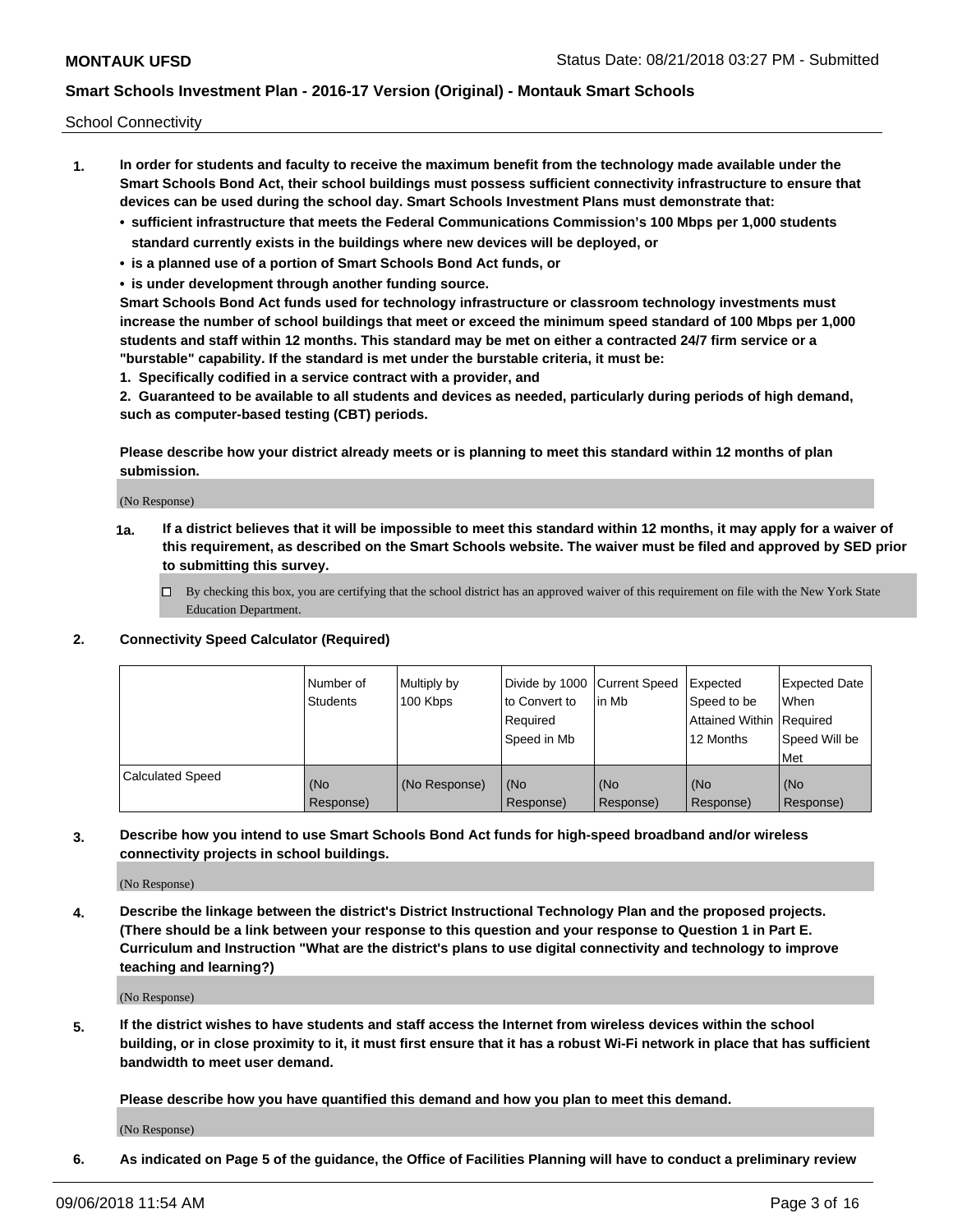School Connectivity

**of all capital projects, including connectivity projects.**

**Please indicate on a separate row each project number given to you by the Office of Facilities Planning.**

| Project Number |  |
|----------------|--|
|                |  |
|                |  |
| (No Response)  |  |
|                |  |

**7. Certain high-tech security and connectivity infrastructure projects may be eligible for an expedited review process as determined by the Office of Facilities Planning.**

**Was your project deemed eligible for streamlined review?**

(No Response)

**8. Include the name and license number of the architect or engineer of record.**

| Name          | License Number |
|---------------|----------------|
| (No Response) | (No Response)  |

**9. If you are submitting an allocation for School Connectivity complete this table. Note that the calculated Total at the bottom of the table must equal the Total allocation for this category that you entered in the SSIP Overview overall budget.** 

|                                            | Sub-          |
|--------------------------------------------|---------------|
|                                            | Allocation    |
| Network/Access Costs                       | (No Response) |
| Outside Plant Costs                        | (No Response) |
| School Internal Connections and Components | (No Response) |
| <b>Professional Services</b>               | (No Response) |
| Testing                                    | (No Response) |
| <b>Other Upfront Costs</b>                 | (No Response) |
| <b>Other Costs</b>                         | (No Response) |
| Totals:                                    | 0             |

**10. Please detail the type, quantity, per unit cost and total cost of the eligible items under each sub-category. This is especially important for any expenditures listed under the "Other" category. All expenditures must be eligible for tax-exempt financing to be reimbursed through the SSBA. Sufficient detail must be provided so that we can verify this is the case. If you have any questions, please contact us directly through smartschools@nysed.gov. NOTE: Wireless Access Points should be included in this category, not under Classroom Educational Technology, except those that will be loaned/purchased for nonpublic schools.**

| Select the allowable expenditure | Item to be purchased | Quantity      | Cost per Item | <b>Total Cost</b> |
|----------------------------------|----------------------|---------------|---------------|-------------------|
| type.                            |                      |               |               |                   |
| Repeat to add another item under |                      |               |               |                   |
| each type.                       |                      |               |               |                   |
| (No Response)                    | (No Response)        | (No Response) | (No Response) | (No Response)     |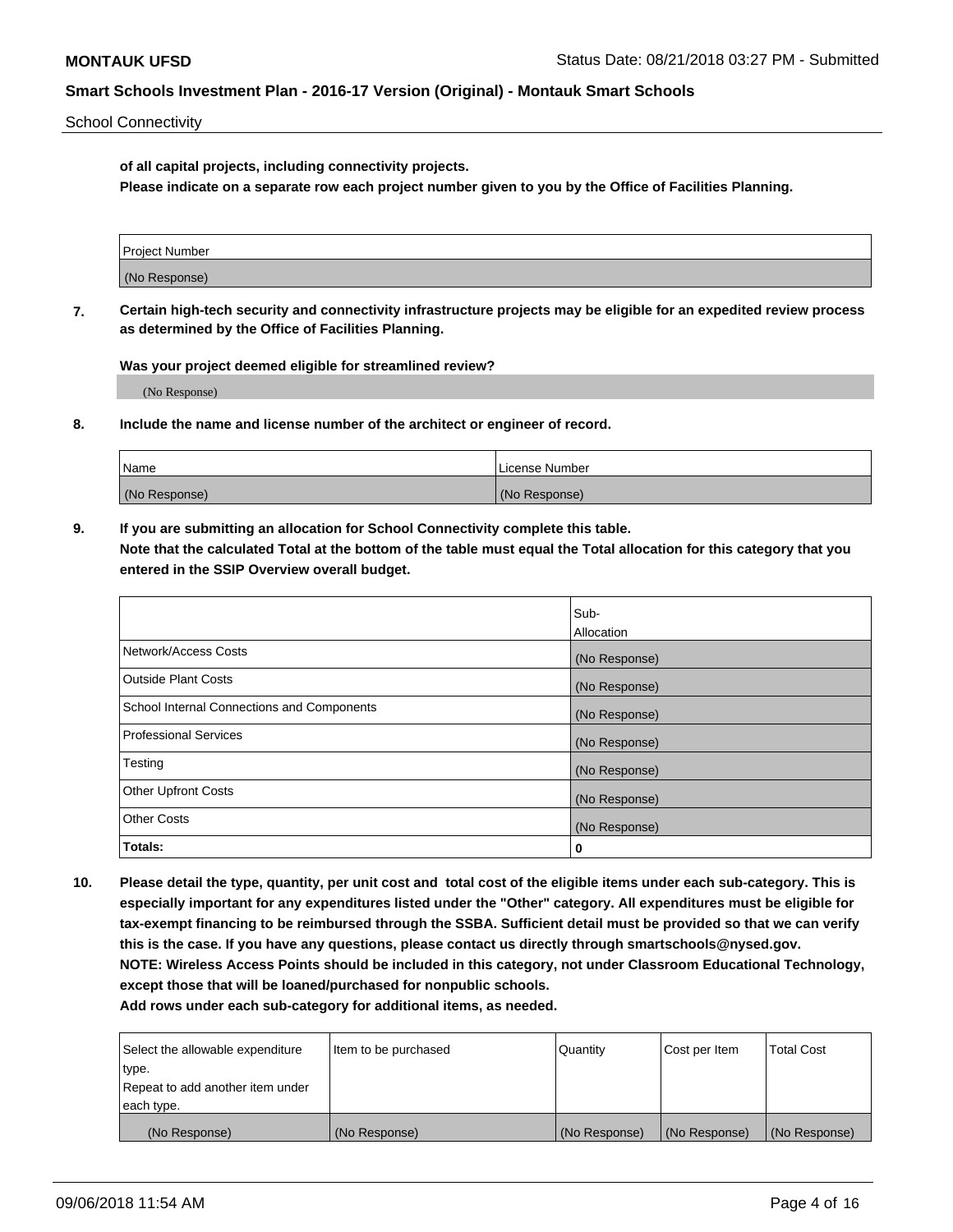Community Connectivity (Broadband and Wireless)

**1. Describe how you intend to use Smart Schools Bond Act funds for high-speed broadband and/or wireless connectivity projects in the community.**

(No Response)

**2. Please describe how the proposed project(s) will promote student achievement and increase student and/or staff access to the Internet in a manner that enhances student learning and/or instruction outside of the school day and/or school building.**

(No Response)

**3. Community connectivity projects must comply with all the necessary local building codes and regulations (building and related permits are not required prior to plan submission).**

 $\Box$  I certify that we will comply with all the necessary local building codes and regulations.

**4. Please describe the physical location of the proposed investment.**

(No Response)

**5. Please provide the initial list of partners participating in the Community Connectivity Broadband Project, along with their Federal Tax Identification (Employer Identification) number.**

| <b>Project Partners</b> | Federal ID#   |
|-------------------------|---------------|
| (No Response)           | (No Response) |

**6. If you are submitting an allocation for Community Connectivity, complete this table.**

**Note that the calculated Total at the bottom of the table must equal the Total allocation for this category that you entered in the SSIP Overview overall budget.**

|                                    | Sub-Allocation |
|------------------------------------|----------------|
| Network/Access Costs               | (No Response)  |
| <b>Outside Plant Costs</b>         | (No Response)  |
| <b>Tower Costs</b>                 | (No Response)  |
| <b>Customer Premises Equipment</b> | (No Response)  |
| <b>Professional Services</b>       | (No Response)  |
| Testing                            | (No Response)  |
| <b>Other Upfront Costs</b>         | (No Response)  |
| <b>Other Costs</b>                 | (No Response)  |
| Totals:                            | 0              |

**7. Please detail the type, quantity, per unit cost and total cost of the eligible items under each sub-category. This is especially important for any expenditures listed under the "Other" category. All expenditures must be capital-bond eligible to be reimbursed through the SSBA. If you have any questions, please contact us directly through smartschools@nysed.gov.**

| Select the allowable expenditure | Item to be purchased | Quantity      | Cost per Item | <b>Total Cost</b> |
|----------------------------------|----------------------|---------------|---------------|-------------------|
| type.                            |                      |               |               |                   |
| Repeat to add another item under |                      |               |               |                   |
| each type.                       |                      |               |               |                   |
| (No Response)                    | (No Response)        | (No Response) | (No Response) | (No Response)     |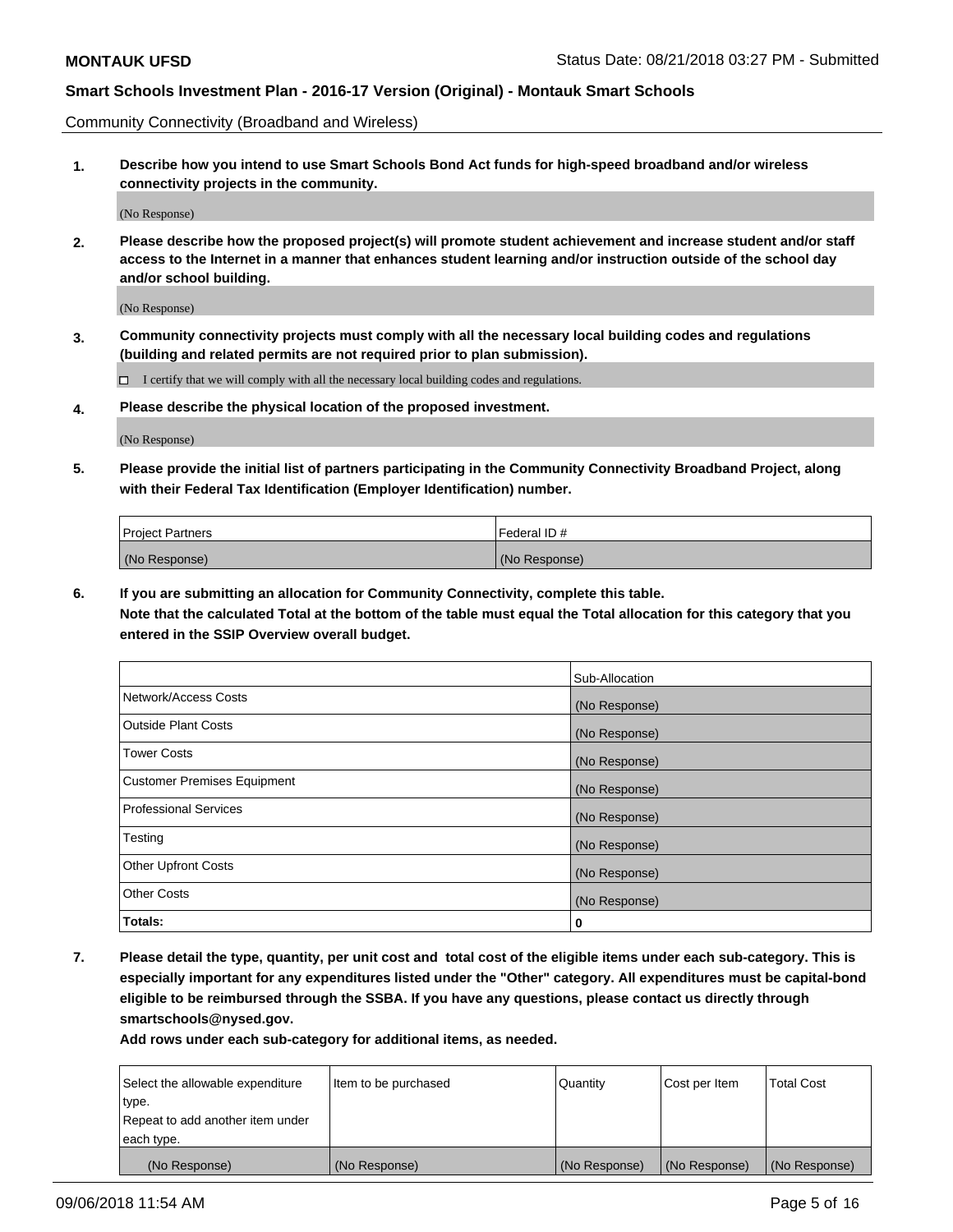#### Classroom Learning Technology

**1. In order for students and faculty to receive the maximum benefit from the technology made available under the Smart Schools Bond Act, their school buildings must possess sufficient connectivity infrastructure to ensure that devices can be used during the school day. Smart Schools Investment Plans must demonstrate that sufficient infrastructure that meets the Federal Communications Commission's 100 Mbps per 1,000 students standard currently exists in the buildings where new devices will be deployed, or is a planned use of a portion of Smart Schools Bond Act funds, or is under development through another funding source. Smart Schools Bond Act funds used for technology infrastructure or classroom technology investments must increase the number of school buildings that meet or exceed the minimum speed standard of 100 Mbps per 1,000 students and staff within 12 months. This standard may be met on either a contracted 24/7 firm service or a "burstable" capability. If the standard is met under the burstable criteria, it must be:**

**1. Specifically codified in a service contract with a provider, and**

**2. Guaranteed to be available to all students and devices as needed, particularly during periods of high demand, such as computer-based testing (CBT) periods.**

**Please describe how your district already meets or is planning to meet this standard within 12 months of plan submission.**

Our district already meets this standard via our high speed cable connection through Cablevision.

- **1a. If a district believes that it will be impossible to meet this standard within 12 months, it may apply for a waiver of this requirement, as described on the Smart Schools website. The waiver must be filed and approved by SED prior to submitting this survey.**
	- By checking this box, you are certifying that the school district has an approved waiver of this requirement on file with the New York State Education Department.

#### **2. Connectivity Speed Calculator (Required)**

|                         | I Number of<br><b>Students</b> | Multiply by<br>100 Kbps | to Convert to<br>Required<br>Speed in Mb | Divide by 1000 Current Speed<br>lin Mb | Expected<br>Speed to be<br>Attained Within   Required<br>12 Months | Expected Date<br>When<br>Speed Will be<br><b>Met</b> |
|-------------------------|--------------------------------|-------------------------|------------------------------------------|----------------------------------------|--------------------------------------------------------------------|------------------------------------------------------|
| <b>Calculated Speed</b> | 300                            | 300,000                 | 30                                       | 100                                    | (No<br>Response)                                                   | (No<br>Response)                                     |

**3. If the district wishes to have students and staff access the Internet from wireless devices within the school building, or in close proximity to it, it must first ensure that it has a robust Wi-Fi network in place that has sufficient bandwidth to meet user demand.**

**Please describe how you have quantified this demand and how you plan to meet this demand.**

Montauk Union Free School District has fully integrated wireless network with centrally controlled access points which cover entire building. AP controller and network filtering and firewall system segregates all high and low bandwidth users for effective network traffic. HP equipment we use is scalable to meet any need.

**4. All New York State public school districts are required to complete and submit an Instructional Technology Plan survey to the New York State Education Department in compliance with Section 753 of the Education Law and per Part 100.12 of the Commissioner's Regulations.**

**Districts that include educational technology purchases as part of their Smart Schools Investment Plan must have a submitted and approved Instructional Technology Plan survey on file with the New York State Education Department.**

By checking this box, you are certifying that the school district has an approved Instructional Technology Plan survey on file with the New York State Education Department.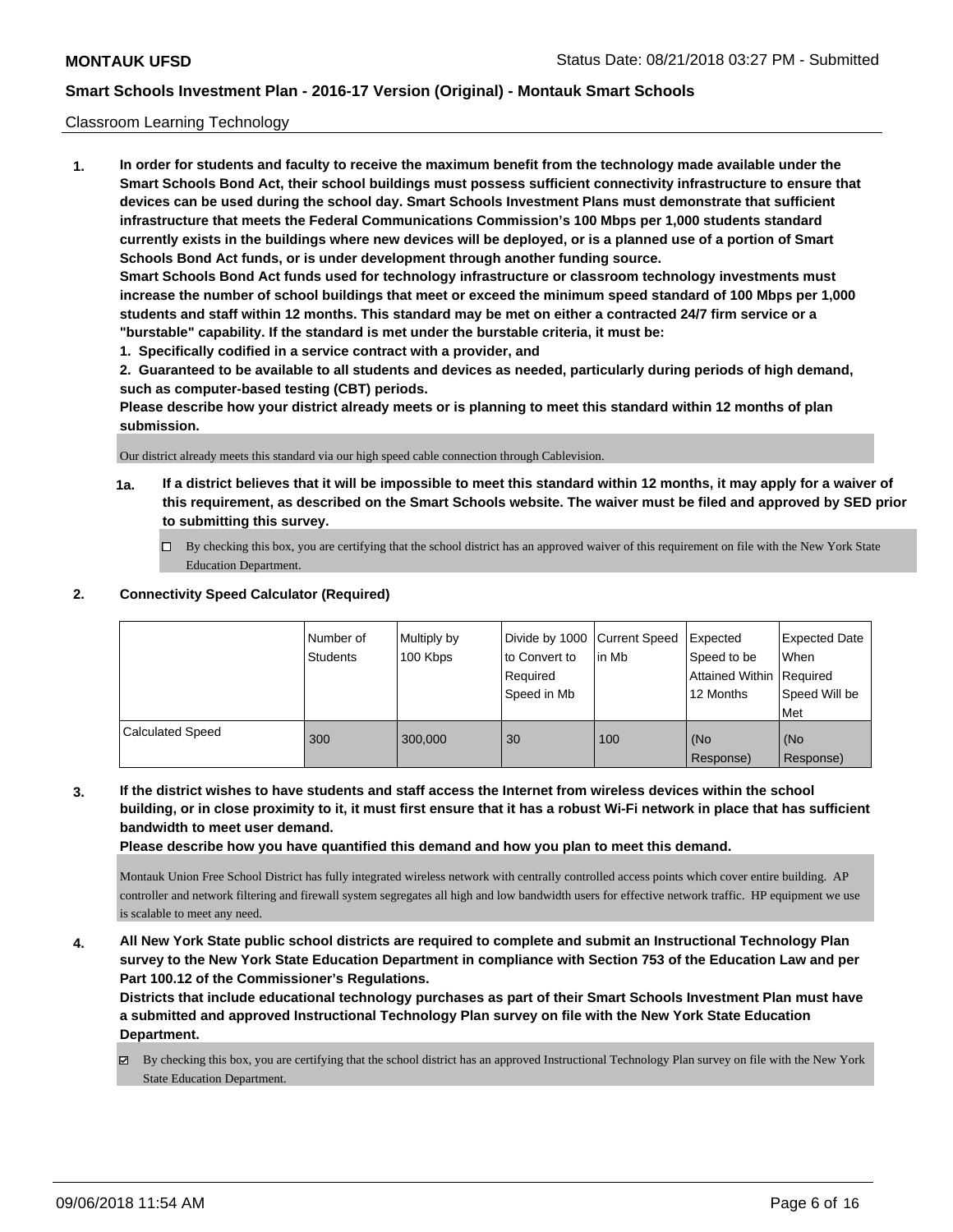### Classroom Learning Technology

## **5. Describe the devices you intend to purchase and their compatibility with existing or planned platforms or systems. Specifically address the adequacy of each facility's electrical, HVAC and other infrastructure necessary to install and support the operation of the planned technology.**

We plan to use funds to speed up our current technology initiative and to add/update equipment to those classrooms with outdated systems, as well as to provide new and upgraded computing devices to enhance current classroom practice. No additional electrical work will be needed. We are ordering the iPad Pro model for use in younger grades and science classrooms, as well as ordering Google Chrome Books for our middle level students. We plan to add several iMacs, along with supporting equipment to bolster our curriculum in regard to technology use building wide. We have met with many different stake holders and have had a wonderful experience planning and discussing how we hope to enhance our curriculum with new devices. We met with an Apple Educator and read the book *Start with Why*. We have understood from the start of our process that we are not just looking to bring in new technology for technology's sake....but rather, to truly grow and develop our students curriculum opportunities. The Technology Committee, the Curriculum Committee, and the Site-Based Planning Committee went through a selection process that was very inclusive and invited input regarding needs and wants around technology in our school district. The process was democratic and fair, and we believe the selections meet with the goal we had for making sure each device desired is tied to and embedded directly in curriculum initiatives. More specifically, we chose to request funding for Chromebooks, iMacs, Mac Minis, Apogee Microphones, iPads and Camcorders. We chose to request Chromebooks as we would like to have a one-to-one initiative at the middle level with seventh and eighth grade students. We are a pre-k to grade 8 school district. Upon 8th grade graduation, our students feed in to East Hampton High School on a tuition basis, along with students from Amagansett School, Springs School, and the East Hampton Middle School. At the high school level, all of our students will receive a Chromebook upon entering. Students from the other feeder school districts already have experience using Chromebooks. We believe it's important that our Montauk School students are not the only children entering the high school without prior experience and knowledge about Chromebook use. All of their work, as well as textbooks will be on Chromebooks in their very near future, and we would like to appropriately bridge their middle-level experience with their high school experience so they are ready for what lies before them. Our middle level teachers intend to embrace using Chromebooks in a similar capacity. We also requested iMacs because we plan to deepen our output and offer a more sophisticated level of production with our school newspaper, which currently takes the form of more of a flyer. We hope to use camcorders to produce relevant school-based films, like a bus safety video that is custom to our school; we also hope to produce a campus-wide news program for our students to write, direct and share on a regular basis. We believe both the students who create, as well as the students who view the news, will benefit from the initiative. Further, both of our music instructors have requested Mac Minis along with Apogee Microphones, because they had the opportunity to work with a local musician last year using similar equipment, and were able to compose an original piece of music and perform it at school. The music teachers want to grown their understanding and use of technology in the music classroom, also employing iPads in order to read and write music using school-based applications. Our Science Specialist would like to have iPads in order to have students working in groups and record data gleaned from their science experiments. He also would like for students to be able to film their Rube Goldberg creations, writing descriptions to go along with their process of creation and understanding of physics. The STEAM instructors in our building hope to employ many of the coding apps, and lego apps available for classroom use. Our Special Education teachers will use iPads for assitive technology applications in their classrooms, making use of Apps to support students with special needs. Our grade 2 teachers plan to use the iPads to work with second grade students to work on application of the "Mood Meter" App based on the Yale Center for Emotional Intelligence, which is a character education model we have been working on district wide. The grade 2 teachers also hope to teach typing using the an iPad program, along with an extended keyboard. This is important because most assessments will become computer-based moving forward. All the other items listed in the enclosed budget are supporting tools and equipment for these devices.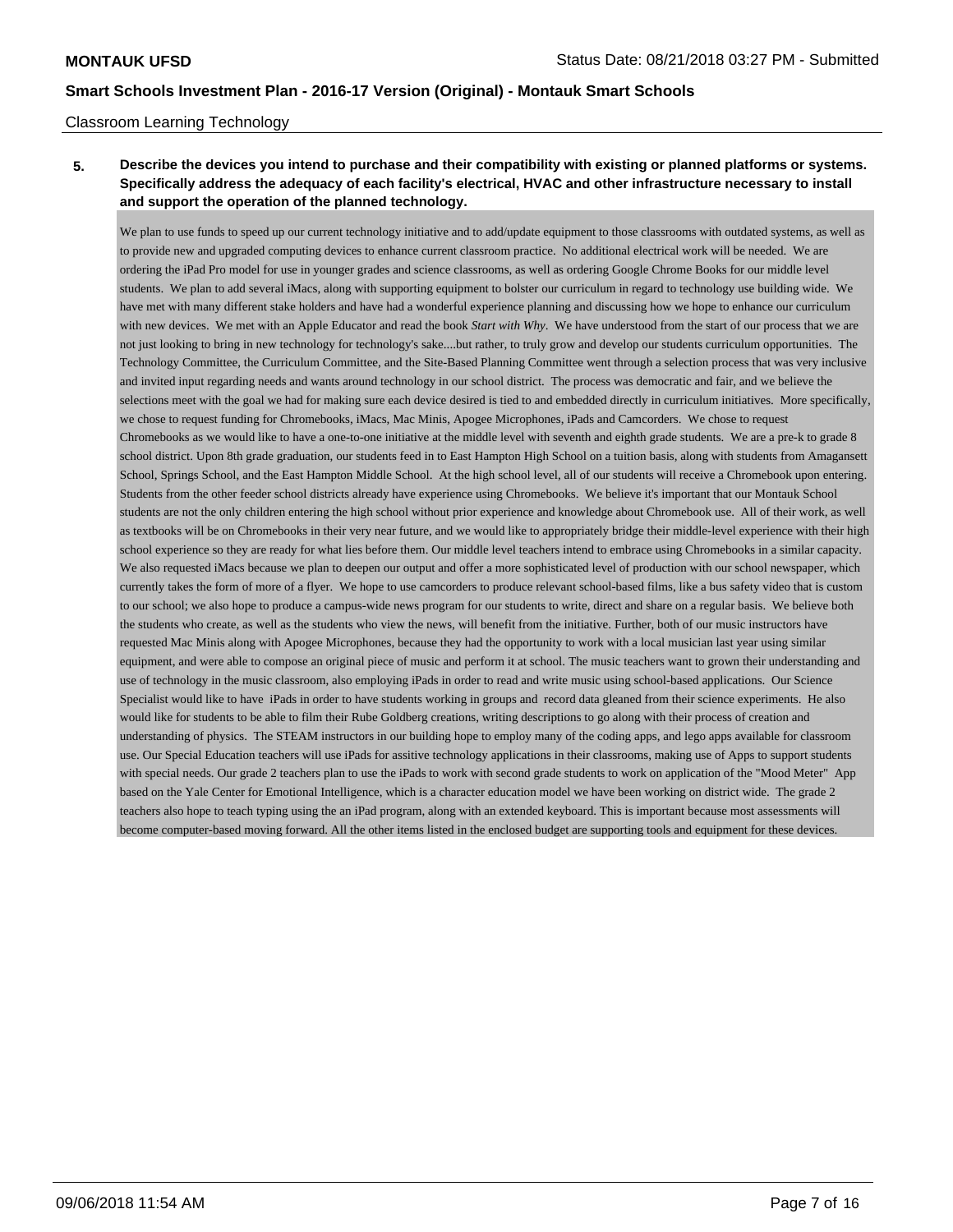#### Classroom Learning Technology

- **6. Describe how the proposed technology purchases will:**
	- **> enhance differentiated instruction;**
	- **> expand student learning inside and outside the classroom;**
	- **> benefit students with disabilities and English language learners; and**
	- **> contribute to the reduction of other learning gaps that have been identified within the district.**

**The expectation is that districts will place a priority on addressing the needs of students who struggle to succeed in a rigorous curriculum. Responses in this section should specifically address this concern and align with the district's Instructional Technology Plan (in particular Question 2 of E. Curriculum and Instruction: "Does the district's instructional technology plan address the needs of students with disabilities to ensure equitable access to instruction, materials and assessments?" and Question 3 of the same section: "Does the district's instructional technology plan address the provision of assistive technology specifically for students with disabilities to ensure access to and participation in the general curriculum?"**

The Montauk School District uses the guidelines provided by the U.S. Department of Education's Office of Civil Rights (OCR) in providing equitable access for all students, including those with disabilities. As the use of emerging technologies in the classroom increases, schools at all levels must ensure equal access to the educational benefits and opportunities afforded by the technology and equal treatment in the use of the technology for all students, including students with disabilities.

Montauk School encourages, just as the U.S. Department of Education encourages, schools to employ innovative learning tools. Because technology is evolving, it has the capability to enhance the academic experience for every one, especially students with disabilities. Innovation and equal access can go hand in hand. Equal access for students with disabilities is the law and must be considered as new technology is integrated in to the educational environment.

Montauk School is responsible for assistive technology needs of the students with disabilities served in the public school setting in both general and special education classrooms. (See Regulations of the Commissioner of Education in New York State sections 200.4(d)(2)(v)(b)(6), 200.4(d)(3)(v) and 200.4(e)). Montauk School is also responsible for the assistive technology needs of students with disabilities placed by their parents in nonpublic (e.g. parochial, private) schools within school district boundaries in accordance with their Individualized Education Services Programs (IESPs). (See New York State Education Law 3602-c). State approved private and state operated/state supported schools may provide and implement assistive technology specified on a student's Individualized Education Program (IEP). When an assistive technology device is not available at a state-approved private, state-operated/state-supported school, the public school district when the student resides is responsible for providing that device. Differentiating Instruction Through the use of Technology:

1:1 Technology and interactive classroom technology will support differentiating instruction in classrooms through paired and collaborative learning in conjunction with enhancing student performance. Technology will assist teachers and students to meet with their individual needs. Differentiated instruction tailored to each student's learning, using such technology tools as voice to text, visual learning, creating product, levels the playing field for all students including students with disabilities and English language learners. Technology will provide students with opportunity for personalized learning environments that go beyond the day, (through resources like Showme, Remind, and Khan Academy) expanding learning beyond the day and into the community and home. Technology (Uitilizing tools like Shobie, Socrative, and providing students with multiple learning opportunity, through 24 hour, 7 day a week access, flipped classrooms, collaboration, and customized learning. By utilizing Smartboards in the classroom with programs such as Smartnotebook, Plickers, Kahoot, and Polleverywhere, we will support reduction in learning gaps by providing students the opportunity to learn in an environment focused on differentiated instruction where students will access software, research, and create products and collaborate in a style that support their needs and learning style. We plan to use the new technology to implement a campus news program, to enhance our school newspaper, to strengthen our music program, to create a technology club, among other initiatives. We have spent time planning, discussing, and considering the ways in which all the technology we bring in to the district will support all of our students, as well as enhance the curriculum at Montauk School. We have met in committees, technology, site based and curriculum committees, and thoroughly discussed how we will employ technology to enhance the learning opportunities for all of our students.

Specific benefits of using, for example, iPads, to differentiate instruction and support students with learning differences are many and varied. iPads in particular will allow for our teachers to use many of the must-have apps currently available for special education, like Autism Apps, Flashcards for Kids, Speech Therapy Apps, OT Apps, Touch and Learn Emotions App. Our SPED teachers desire to broaden their use of iPads in the SPED classroom, and therefore provide even greater support for their students.

Teachers will also be able to differentiate classroom instruction through the use of Chromebooks, which allow for teachers to employ a "flipped" classroom, as well as allow them to have students working on different aspects of the curriculum, while they are able to "look in" on the progress of each student through use of the Google Chrome applications. The possibilities for teachers to grow, enhance and provide support for the curriculum and their students is truly endless, and our teachers look forward to being able to adapt what they do already, as well as grow it, in order to meet the needs of all their students.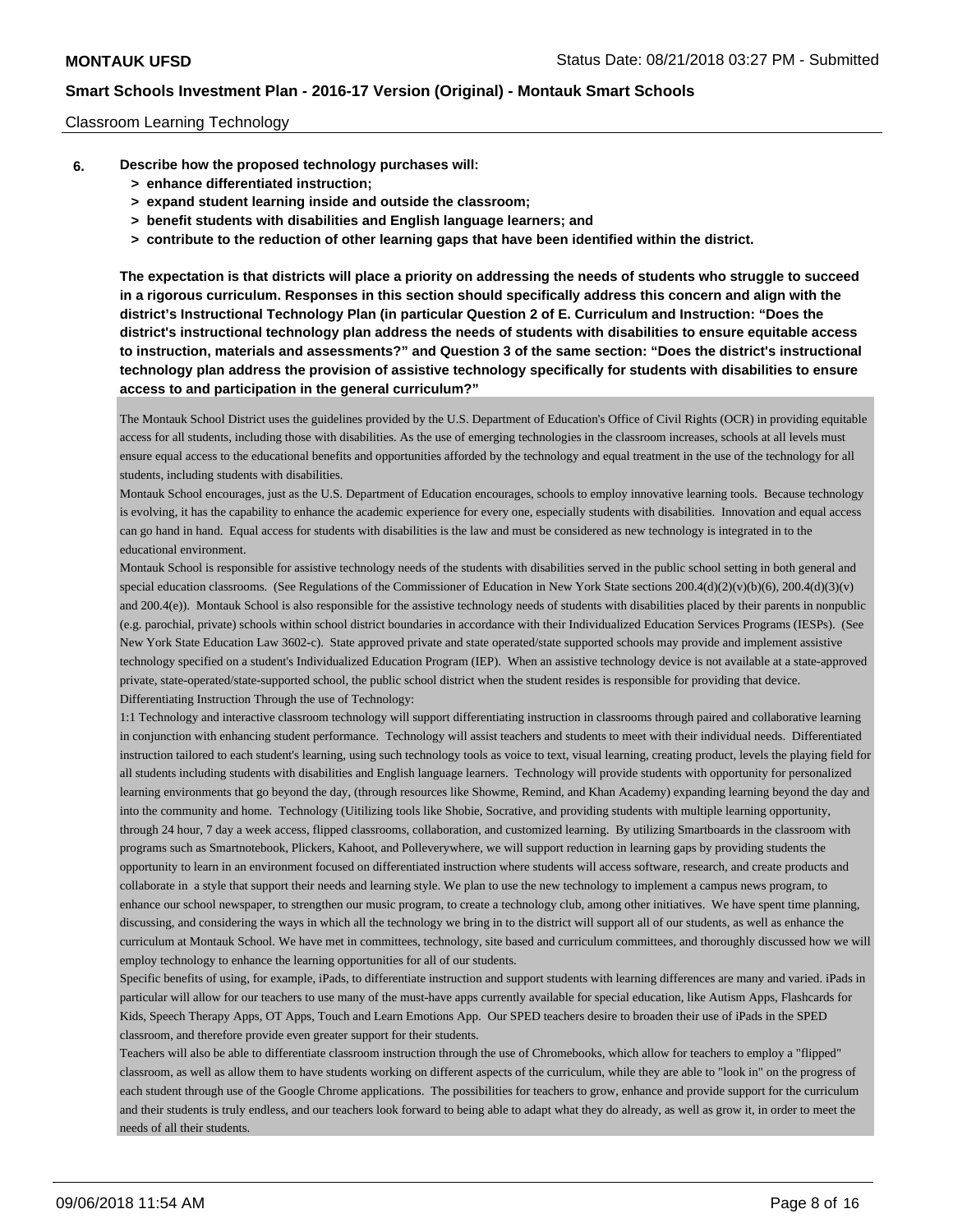#### Classroom Learning Technology

## **7. Where appropriate, describe how the proposed technology purchases will enhance ongoing communication with parents and other stakeholders and help the district facilitate technology-based regional partnerships, including distance learning and other efforts.**

Montauk School currently uses technology to communicate with parents, through School Messenger, and via our regularly updated school website. As a school, we understand that technology is an effective means for improved communication among all of our stakeholders, including parents, administrators, teachers, staff, and students. We have and continue to grow opportunities for staff and students to have access to devices and 24/7 access to cloud based tools. We consistently ensure that we are communicating with parents in real time, so that they are always abreast of what is happening at school. Our goal with our newly purchased technology will be to provide parents and all stakeholders feedback and other pertinent information that affects student learning and achievement. We look forward to even more student collaboration with stakeholders and community members in order to expand student learning. Our students will have more opportunities to communicate with people from outside our local area. Students will use 21st century skills to expand their world, increase their global communications, and ultimately allow them to be better global citizens of the world.

### **8. Describe the district's plan to provide professional development to ensure that administrators, teachers and staff can employ the technology purchased to enhance instruction successfully.**

**Note: This response should be aligned and expanded upon in accordance with your district's response to Question 1 of F. Professional Development of your Instructional Technology Plan: "Please provide a summary of professional development offered to teachers and staff, for the time period covered by this plan, to support technology to enhance teaching and learning. Please include topics, audience and method of delivery within your summary."**

The Montauk School District Technology Plan: Montauk School will provide professional development to teachers and staff through a variety of methods which include, but are not limited to the following: In-house PD on both current district programs as well as emerging technologies. In house-PD is provided both inside and outside the school day by District IT staff, as well as outside consulting experts brought in to school as needed. PD will occur through our local teacher center (Peconic Teacher Center) which include, but are not limited to the following courses, workshops and professional circles opportunities: Professional Development Opportunities through Eastern Suffolk Boces Model Schools Regional workshops, seminars & symposiums--they are excellent learning opportunities for educators. Each is carefully designed to support the most current thinking in education, and provide a forum for new ideas. In-district workshops are professional development sessions requested specifically by a particular district to address a particular goal. These workshops are customized by BOCES staff in collaboration with district administrators. In-district coaching/mentoring is a method used by many school districts to supply the extra support that may be required by teachers either in a particular grade level or content area. Highly expert coaches work, over a period of time, in classrooms with teachers and outside the classroom in training sessions with those teachers and their administrators according to the unique needs of that school district. My Learning Plan is an outstanding web based data management system. It permits districts to align goals for professional development electronically and even to maintain clear tracking of teacher data regarding workshops and courses as one of the components. On-line registration for teachers and the ability for districts to grant prior approval electronically for conferences and workshops are particularly valuable elements of this system. Particular Training for Smartboard and iPad users will be provided to all teachers by current district instructional technology staff via classroom push in sessions, afterschool staff training opportunities, and web based training that is always available. We will have teachers learning about using Chromebooks through ongoing hands-on training we will offer them so that they can grow their capabilities and student assignment outcomes. We have hired a young man new to our district in a technology position, and he already is able to provide much needed in-house training to support our teachers, and he looks forward to having the opportunity to work with teachers supporting any new technology that we are able to bring in to the district. Beyond that, our Board of Education and Superintendent are very eager to help our students prepare for twenty first century initiatives.

## **9. Districts must contact the SUNY/CUNY teacher preparation program that supplies the largest number of the district's new teachers to request advice on innovative uses and best practices at the intersection of pedagogy and educational technology.**

 $\boxtimes$  By checking this box, you certify that you have contacted the SUNY/CUNY teacher preparation program that supplies the largest number of your new teachers to request advice on these issues.

#### **9a. Please enter the name of the SUNY or CUNY Institution that you contacted.**

SUNY Stonybrook

**9b. Enter the primary Institution phone number.**

631-495-0970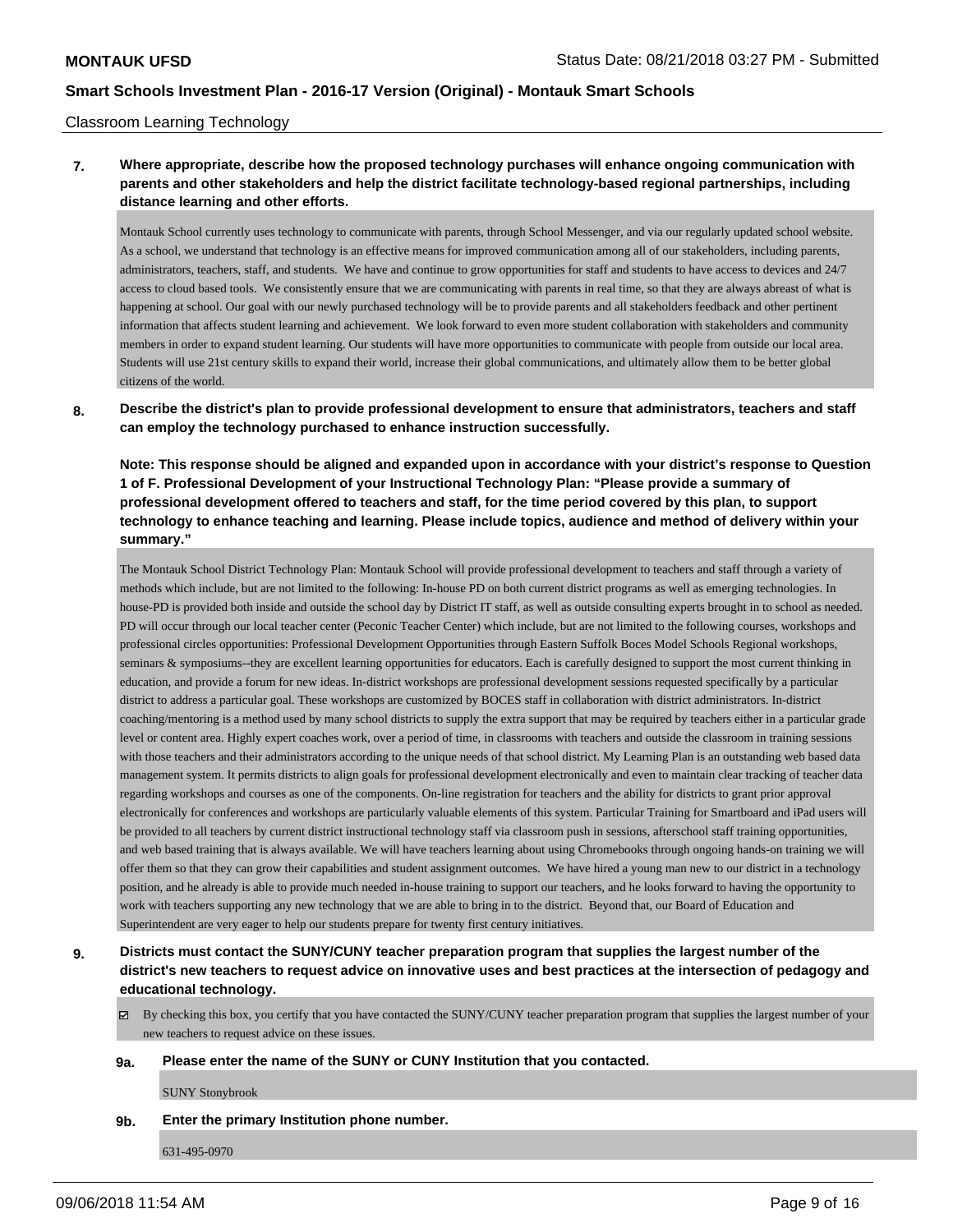Classroom Learning Technology

**9c. Enter the name of the contact person with whom you consulted and/or will be collaborating with on innovative uses of technology and best practices.**

Al Pisano

**10. A district whose Smart Schools Investment Plan proposes the purchase of technology devices and other hardware must account for nonpublic schools in the district.**

#### **Are there nonpublic schools within your school district?**

Yes

 $\boxtimes$  No

**11. Nonpublic Classroom Technology Loan Calculator**

**The Smart Schools Bond Act provides that any Classroom Learning Technology purchases made using Smart Schools funds shall be lent, upon request, to nonpublic schools in the district. However, no school district shall be required to loan technology in amounts greater than the total obtained and spent on technology pursuant to the Smart Schools Bond Act and the value of such loan may not exceed the total of \$250 multiplied by the nonpublic school enrollment in the base year at the time of enactment.**

**See:**

**http://www.p12.nysed.gov/mgtserv/smart\_schools/docs/Smart\_Schools\_Bond\_Act\_Guidance\_04.27.15\_Final.pdf.**

|                                       | 1. Classroom<br>Technology<br>Sub-allocation | 12. Public<br>l Enrollment<br>$(2014-15)$ | l 3. Nonpublic<br>Enrollment<br>(2014-15) | l 4. Sum of<br>Public and<br>l Nonpublic<br>Enrollment                                        | 15. Total Per<br>Pupil Sub-<br>l allocation | 6. Total<br>Nonpublic Loan  <br>Amount |
|---------------------------------------|----------------------------------------------|-------------------------------------------|-------------------------------------------|-----------------------------------------------------------------------------------------------|---------------------------------------------|----------------------------------------|
| Calculated Nonpublic Loan<br>l Amount |                                              |                                           |                                           | (No Response)   (No Response)   (No Response)   (No Response)   (No Response)   (No Response) |                                             |                                        |

**12. To ensure the sustainability of technology purchases made with Smart Schools funds, districts must demonstrate a long-term plan to maintain and replace technology purchases supported by Smart Schools Bond Act funds. This sustainability plan shall demonstrate a district's capacity to support recurring costs of use that are ineligible for Smart Schools Bond Act funding such as device maintenance, technical support, Internet and wireless fees, maintenance of hotspots, staff professional development, building maintenance and the replacement of incidental items. Further, such a sustainability plan shall include a long-term plan for the replacement of purchased devices and equipment at the end of their useful life with other funding sources.**

By checking this box, you certify that the district has a sustainability plan as described above.

**13. Districts must ensure that devices purchased with Smart Schools Bond funds will be distributed, prepared for use, maintained and supported appropriately. Districts must maintain detailed device inventories in accordance with generally accepted accounting principles.**

By checking this box, you certify that the district has a distribution and inventory management plan and system in place.

**14. If you are submitting an allocation for Classroom Learning Technology complete this table.**

**Note that the calculated Total at the bottom of the table must equal the Total allocation for this category that you entered in the SSIP Overview overall budget.**

|                          | Sub-Allocation |
|--------------------------|----------------|
| Interactive Whiteboards  | $\overline{0}$ |
| Computer Servers         | $\Omega$       |
| <b>Desktop Computers</b> | 8,487          |
| Laptop Computers         | 47,520         |
| <b>Tablet Computers</b>  | 12,540         |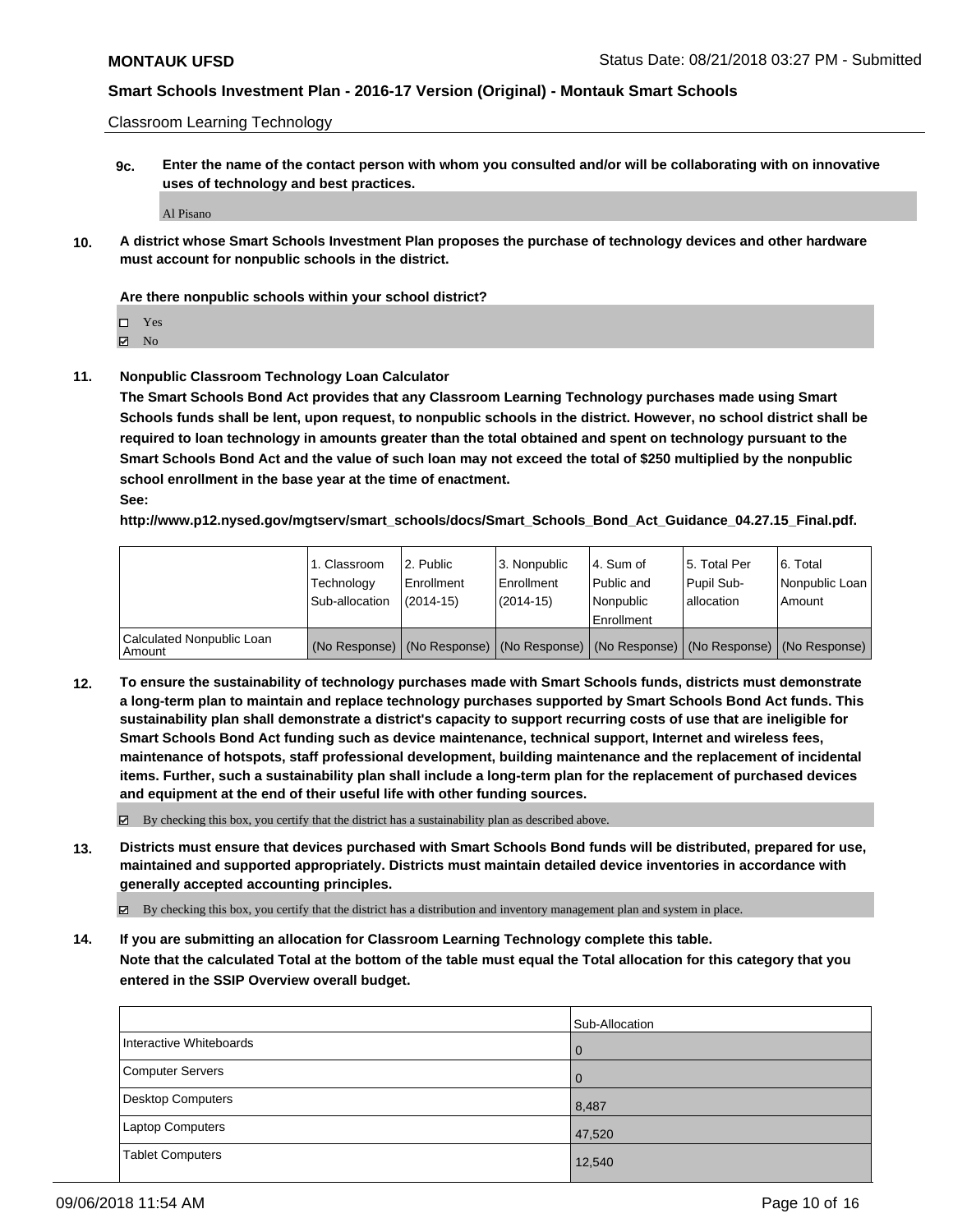Classroom Learning Technology

|                    | Sub-Allocation |
|--------------------|----------------|
| <b>Other Costs</b> | 20,485         |
| Totals:            | 89,032         |

**15. Please detail the type, quantity, per unit cost and total cost of the eligible items under each sub-category. This is especially important for any expenditures listed under the "Other" category. All expenditures must be capital-bond eligible to be reimbursed through the SSBA. If you have any questions, please contact us directly through smartschools@nysed.gov.**

**Please specify in the "Item to be Purchased" field which specific expenditures and items are planned to meet the district's nonpublic loan requirement, if applicable.**

**NOTE: Wireless Access Points that will be loaned/purchased for nonpublic schools should ONLY be included in this category, not under School Connectivity, where public school districts would list them.**

| Select the allowable expenditure<br>type.<br>Repeat to add another item under<br>each type. | Item to be Purchased                    | Quantity       | Cost per Item | <b>Total Cost</b> |
|---------------------------------------------------------------------------------------------|-----------------------------------------|----------------|---------------|-------------------|
| <b>Desktop Computers</b>                                                                    | iMacs with 21.5 inch screens            | 3              | 2,829         | 8,487             |
| <b>Other Costs</b>                                                                          | Google Chrome OS Management<br>Console  | 130            | 25            | 3,250             |
| <b>Other Costs</b>                                                                          | Chromebook Charger                      | 56             | 39            | 2,184             |
| <b>Other Costs</b>                                                                          | <b>Chromebook Charging Carts</b>        | 15             | 648           | 9,720             |
| <b>Other Costs</b>                                                                          | Apple USB SuperDrive                    | 3              | 79            | 237               |
| <b>Other Costs</b>                                                                          | Apple Airport Time Capsule-3TB          | 2              | 399           | 798               |
| <b>Other Costs</b>                                                                          | Apogee Mic                              | 2              | 300           | 600               |
| <b>Other Costs</b>                                                                          | Panasonic HC-V770K Full HD<br>Camcorder | $\overline{2}$ | 498           | 996               |
| <b>Other Costs</b>                                                                          | iPad Charger                            | 30             | 20            | 600               |
| <b>Other Costs</b>                                                                          | <b>iPad Protective Case</b>             | 30             | 70            | 2,100             |
| <b>Laptop Computers</b>                                                                     | Google Chrome Books                     | 135            | 352           | 47,520            |
| <b>Tablet Computers</b>                                                                     | iPad                                    | 38             | 330           | 12,540            |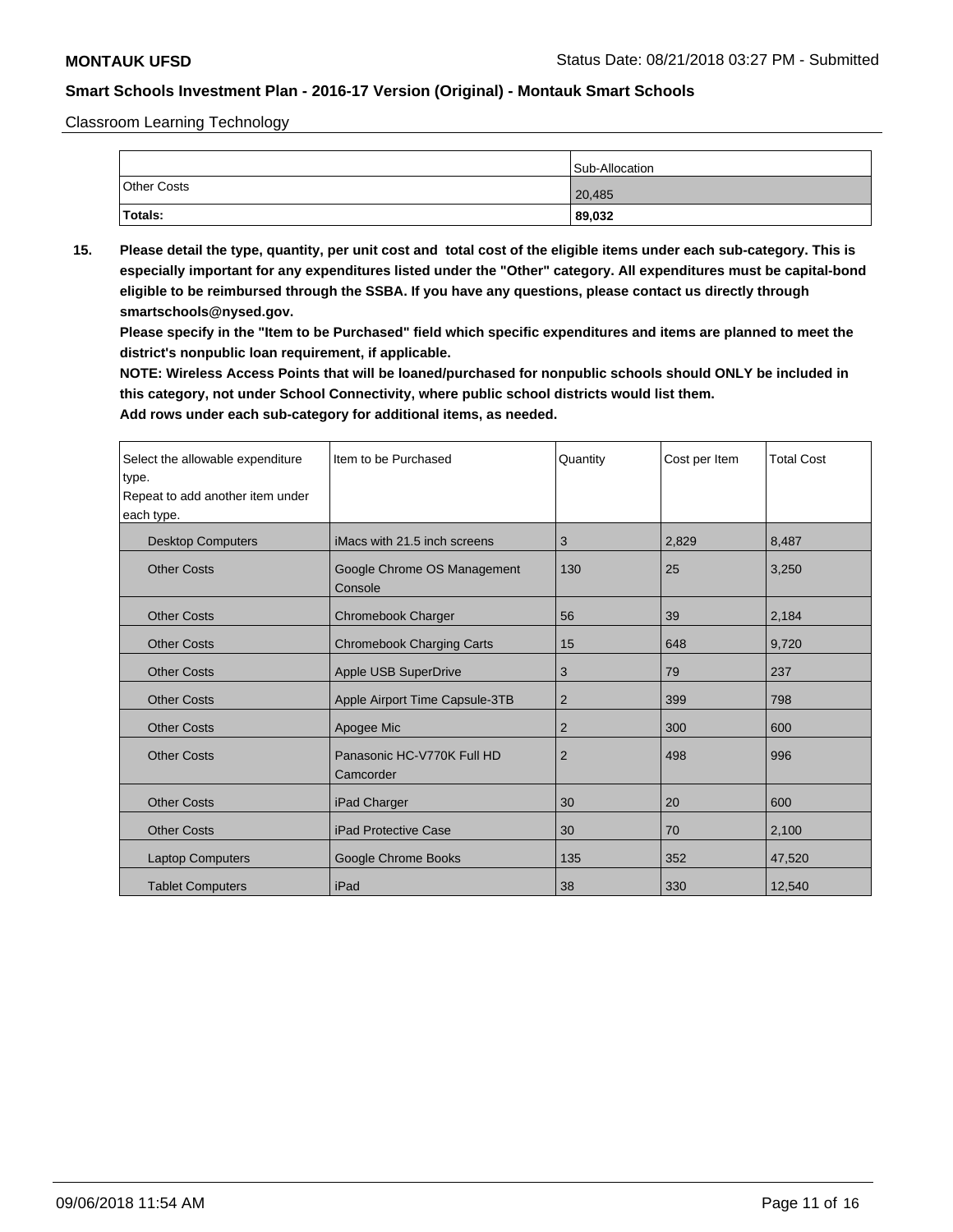#### Pre-Kindergarten Classrooms

**1. Provide information regarding how and where the district is currently serving pre-kindergarten students and justify the need for additional space with enrollment projections over 3 years.**

(No Response)

- **2. Describe the district's plan to construct, enhance or modernize education facilities to accommodate prekindergarten programs. Such plans must include:**
	- **Specific descriptions of what the district intends to do to each space;**
	- **An affirmation that pre-kindergarten classrooms will contain a minimum of 900 square feet per classroom;**
	- **The number of classrooms involved;**
	- **The approximate construction costs per classroom; and**
	- **Confirmation that the space is district-owned or has a long-term lease that exceeds the probable useful life of the improvements.**

(No Response)

**3. Smart Schools Bond Act funds may only be used for capital construction costs. Describe the type and amount of additional funds that will be required to support ineligible ongoing costs (e.g. instruction, supplies) associated with any additional pre-kindergarten classrooms that the district plans to add.**

(No Response)

**4. All plans and specifications for the erection, repair, enlargement or remodeling of school buildings in any public school district in the State must be reviewed and approved by the Commissioner. Districts that plan capital projects using their Smart Schools Bond Act funds will undergo a Preliminary Review Process by the Office of Facilities Planning.**

**Please indicate on a separate row each project number given to you by the Office of Facilities Planning.**

| Project Number |  |
|----------------|--|
| (No Response)  |  |
|                |  |

**5. If you have made an allocation for Pre-Kindergarten Classrooms, complete this table.**

**Note that the calculated Total at the bottom of the table must equal the Total allocation for this category that you entered in the SSIP Overview overall budget.**

|                                          | Sub-Allocation |
|------------------------------------------|----------------|
| Construct Pre-K Classrooms               | (No Response)  |
| Enhance/Modernize Educational Facilities | (No Response)  |
| <b>Other Costs</b>                       | (No Response)  |
| Totals:                                  | 0              |

**6. Please detail the type, quantity, per unit cost and total cost of the eligible items under each sub-category. This is especially important for any expenditures listed under the "Other" category. All expenditures must be capital-bond eligible to be reimbursed through the SSBA. If you have any questions, please contact us directly through smartschools@nysed.gov.**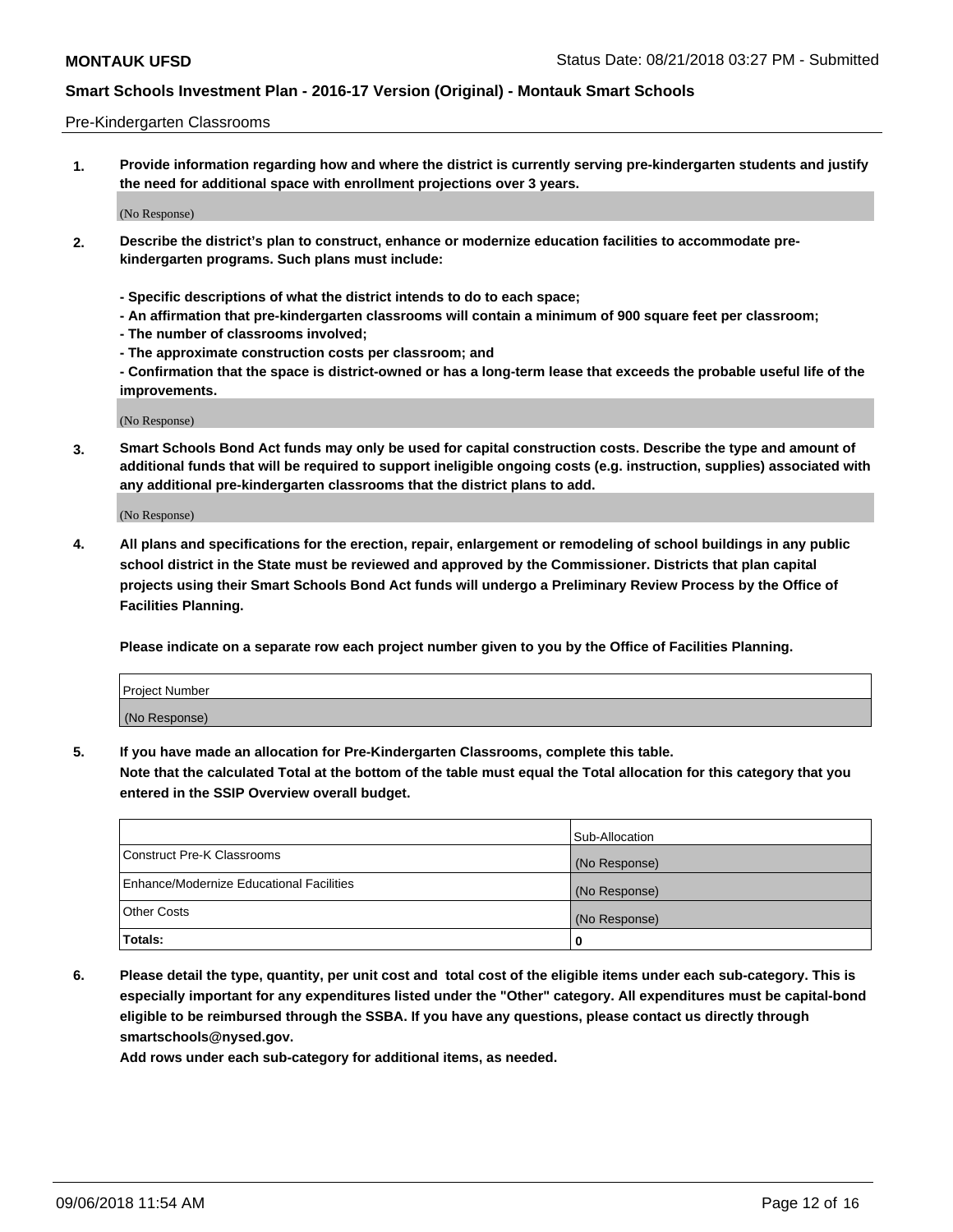Pre-Kindergarten Classrooms

| Select the allowable expenditure | Item to be purchased | Quantity      | Cost per Item | <b>Total Cost</b> |
|----------------------------------|----------------------|---------------|---------------|-------------------|
| type.                            |                      |               |               |                   |
| Repeat to add another item under |                      |               |               |                   |
| each type.                       |                      |               |               |                   |
| (No Response)                    | (No Response)        | (No Response) | (No Response) | (No Response)     |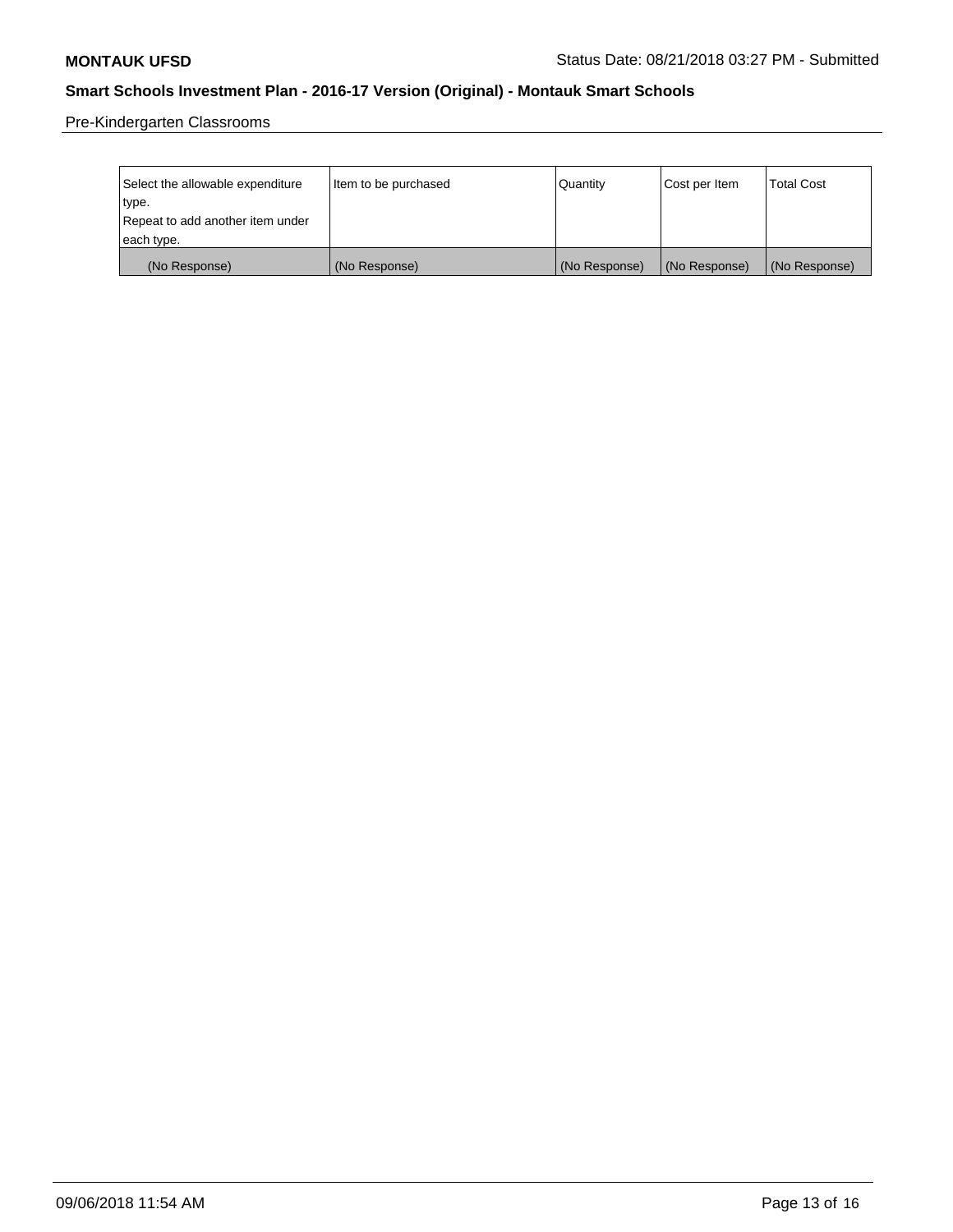Replace Transportable Classrooms

**1. Describe the district's plan to construct, enhance or modernize education facilities to provide high-quality instructional space by replacing transportable classrooms.**

(No Response)

**2. All plans and specifications for the erection, repair, enlargement or remodeling of school buildings in any public school district in the State must be reviewed and approved by the Commissioner. Districts that plan capital projects using their Smart Schools Bond Act funds will undergo a Preliminary Review Process by the Office of Facilities Planning.**

**Please indicate on a separate row each project number given to you by the Office of Facilities Planning.**

| Project Number |  |
|----------------|--|
|                |  |
|                |  |
|                |  |
|                |  |
| (No Response)  |  |
|                |  |
|                |  |
|                |  |

**3. For large projects that seek to blend Smart Schools Bond Act dollars with other funds, please note that Smart Schools Bond Act funds can be allocated on a pro rata basis depending on the number of new classrooms built that directly replace transportable classroom units.**

**If a district seeks to blend Smart Schools Bond Act dollars with other funds describe below what other funds are being used and what portion of the money will be Smart Schools Bond Act funds.**

(No Response)

**4. If you have made an allocation for Replace Transportable Classrooms, complete this table. Note that the calculated Total at the bottom of the table must equal the Total allocation for this category that you entered in the SSIP Overview overall budget.**

|                                                | Sub-Allocation |
|------------------------------------------------|----------------|
| Construct New Instructional Space              | (No Response)  |
| Enhance/Modernize Existing Instructional Space | (No Response)  |
| <b>Other Costs</b>                             | (No Response)  |
| Totals:                                        | 0              |

**5. Please detail the type, quantity, per unit cost and total cost of the eligible items under each sub-category. This is especially important for any expenditures listed under the "Other" category. All expenditures must be capital-bond eligible to be reimbursed through the SSBA. If you have any questions, please contact us directly through smartschools@nysed.gov.**

| Select the allowable expenditure | Item to be purchased | l Quantitv    | Cost per Item | <b>Total Cost</b> |
|----------------------------------|----------------------|---------------|---------------|-------------------|
| type.                            |                      |               |               |                   |
| Repeat to add another item under |                      |               |               |                   |
| each type.                       |                      |               |               |                   |
| (No Response)                    | (No Response)        | (No Response) | (No Response) | (No Response)     |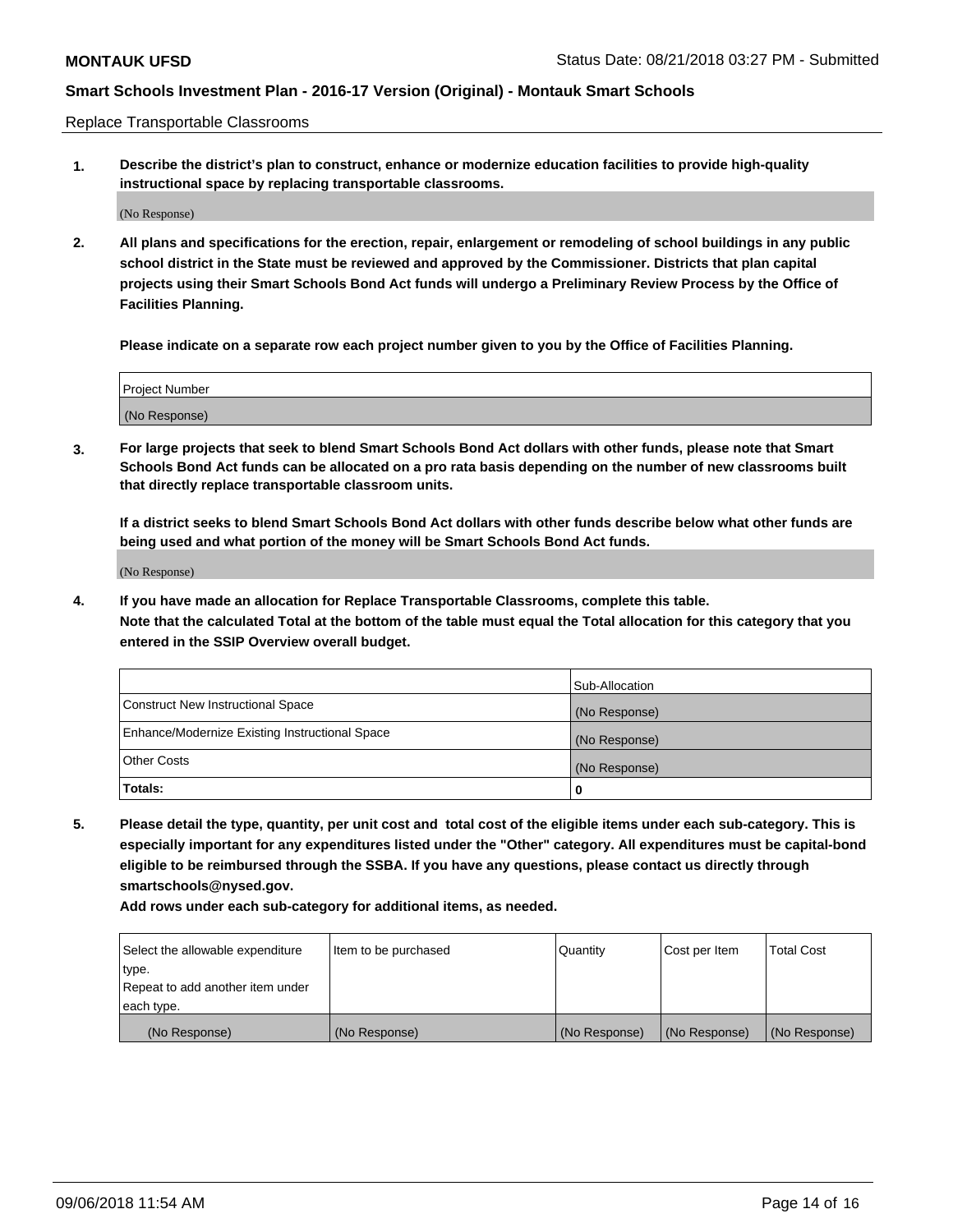High-Tech Security Features

**1. Describe how you intend to use Smart Schools Bond Act funds to install high-tech security features in school buildings and on school campuses.**

(No Response)

**2. All plans and specifications for the erection, repair, enlargement or remodeling of school buildings in any public school district in the State must be reviewed and approved by the Commissioner. Districts that plan capital projects using their Smart Schools Bond Act funds will undergo a Preliminary Review Process by the Office of Facilities Planning.** 

**Please indicate on a separate row each project number given to you by the Office of Facilities Planning.**

| <b>Project Number</b> |  |
|-----------------------|--|
| (No Response)         |  |

- **3. Was your project deemed eligible for streamlined Review?**
	- Yes
	- $\square$  No
- **4. Include the name and license number of the architect or engineer of record.**

| <b>Name</b>   | License Number |
|---------------|----------------|
| (No Response) | (No Response)  |

**5. If you have made an allocation for High-Tech Security Features, complete this table.**

**Note that the calculated Total at the bottom of the table must equal the Total allocation for this category that you entered in the SSIP Overview overall budget.**

|                                                      | Sub-Allocation |
|------------------------------------------------------|----------------|
| Capital-Intensive Security Project (Standard Review) | (No Response)  |
| <b>Electronic Security System</b>                    | (No Response)  |
| <b>Entry Control System</b>                          | (No Response)  |
| Approved Door Hardening Project                      | (No Response)  |
| <b>Other Costs</b>                                   | (No Response)  |
| Totals:                                              | 0              |

**6. Please detail the type, quantity, per unit cost and total cost of the eligible items under each sub-category. This is especially important for any expenditures listed under the "Other" category. All expenditures must be capital-bond eligible to be reimbursed through the SSBA. If you have any questions, please contact us directly through smartschools@nysed.gov.**

| Select the allowable expenditure | Item to be purchased | Quantity      | Cost per Item | <b>Total Cost</b> |
|----------------------------------|----------------------|---------------|---------------|-------------------|
| type.                            |                      |               |               |                   |
| Repeat to add another item under |                      |               |               |                   |
| each type.                       |                      |               |               |                   |
| (No Response)                    | (No Response)        | (No Response) | (No Response) | (No Response)     |